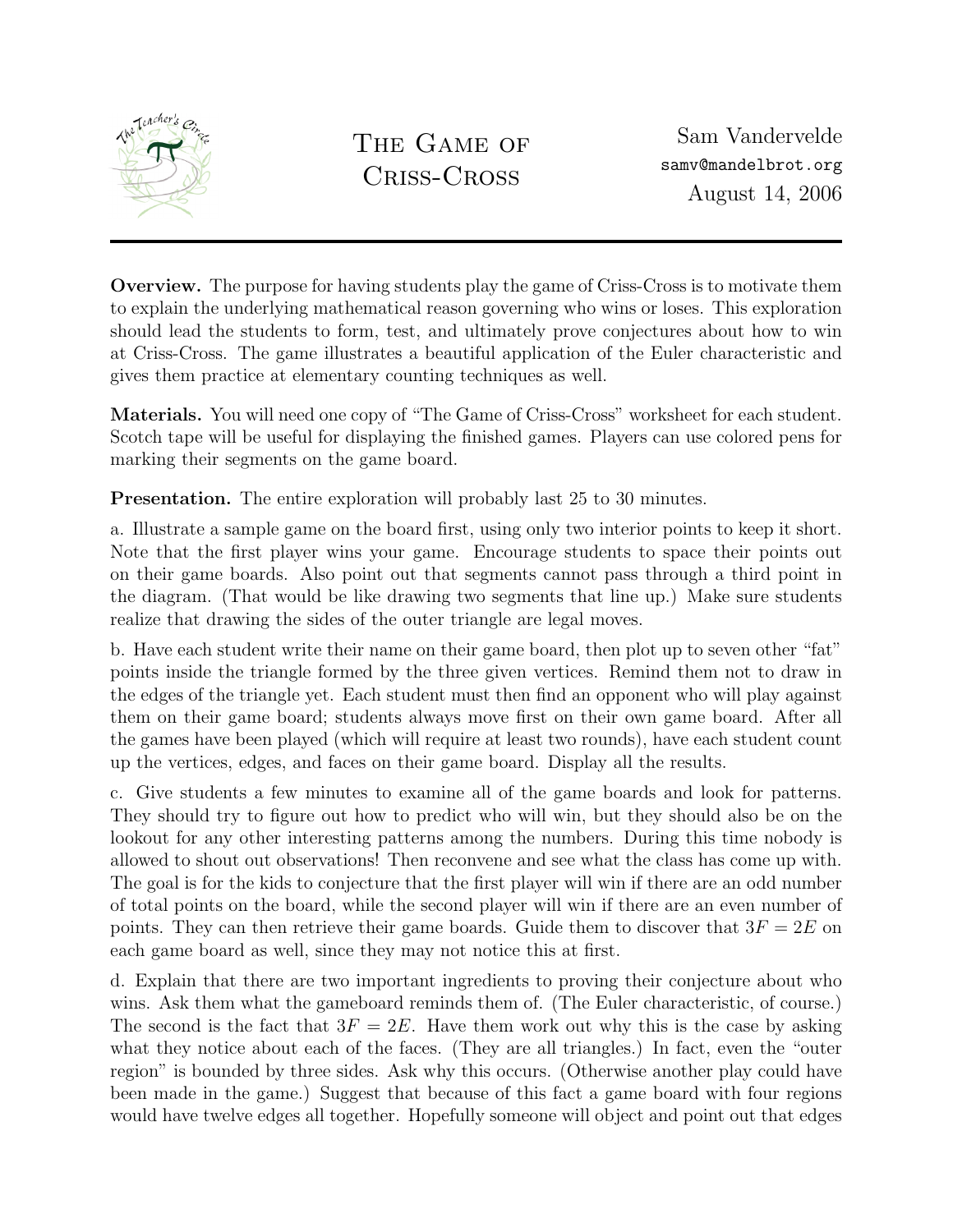get counted more than once. Ask which edges, and eventually conclude that every edge is counted exactly twice, since each edge is a side of precisely two faces. Hence  $3F = 2E$ . (If necessary, draw a single point inside a triangle, connect all pairs of points, and note that here four regions are defined by only six edges. What went wrong? Then continue as above.)

e. Analyze a game board with four interior points as follows. Start with  $V - E + F$  and have students point out that this quantity equals 2 (Euler characteristic), that  $V = 7$  (just count), and that  $F = \frac{2}{3}E$  (this may take some leading). Then solve the resulting equation to obtain  $E = 15$ . Emphasize that this is surprising—no matter where the points are placed or how the segments are played, there must be exactly 15 segments in the end. Double-check with actual game boards in the room, if anyone chose four interior points for their game. Ask who wins a game with 15 moves. (The first player.) Make any desired concluding remarks.

## Further Problems.

1. Let's consider the situation in which five additional points are drawn inside the triangle of a Criss-Cross game board. Imagine that a game is played on this board, and that there are V vertices,  $E$  edges, and  $F$  faces at the conclusion of the game. What is the value of  $V$ ? What is the value of  $V - E + F$ ?

2. On the completed game board of the previous problem, how do we know that  $3F = 2E$ ? (This was covered during our in-class exploration; just briefly summarize what was said then.)

3. Now figure out values for E and F so that  $3F = 2E$  and  $8 - E + F = 2$ . You can either use algebra or educated guessing. Once you know  $E$  you know the total number of moves in the game. So, who won the game, the first or second player?

4. Now put all the ideas of the previous problems together to figure out who wins a game of Criss-Cross in which ten additional points are drawn inside the triangle of a standard game board. Justify your answer using the same steps as above.

5. (Harder) In general, prove that  $E = 3V - 6$  on a completed game board with a total of V vertices. Use this relationship to predict which player wins at Criss-Cross based on the number of vertices at the outset.

6. (Harder) Suppose that we change the outer perimeter of a Criss-Cross board so that it consists of four points at the corners of a square instead of three points in a triangle. Explain why  $3F + 1 = 2E$  on a completed game board of this type. Now suppose that we place nine additional points in the interior and play a game. Who will win, and why? (Compare your result to problem 4, in which there were also a total of thirteen points on the game board.)

7. Plot five points on a sheet of paper and draw an edge connecting every pair of points. How many edges are needed? Experiment a bit to decide whether it is possible to position the points so that none of these edges cross.

8. Suppose that someone claims to have a diagram which solves the previous problem. Even though you can't see the picture, what must be their values for V, E, and  $V - E + F$ ? From here deduce the number of faces  $F$  in their diagram.

9. (Challenge) Explain why in general  $3F \leq 2E$ . Use this relationship to prove that the numbers in the previous problem are contradictory, meaning that the hypothetical diagram cannot really exist. (In other words, the last half of problem 7 is impossible.)